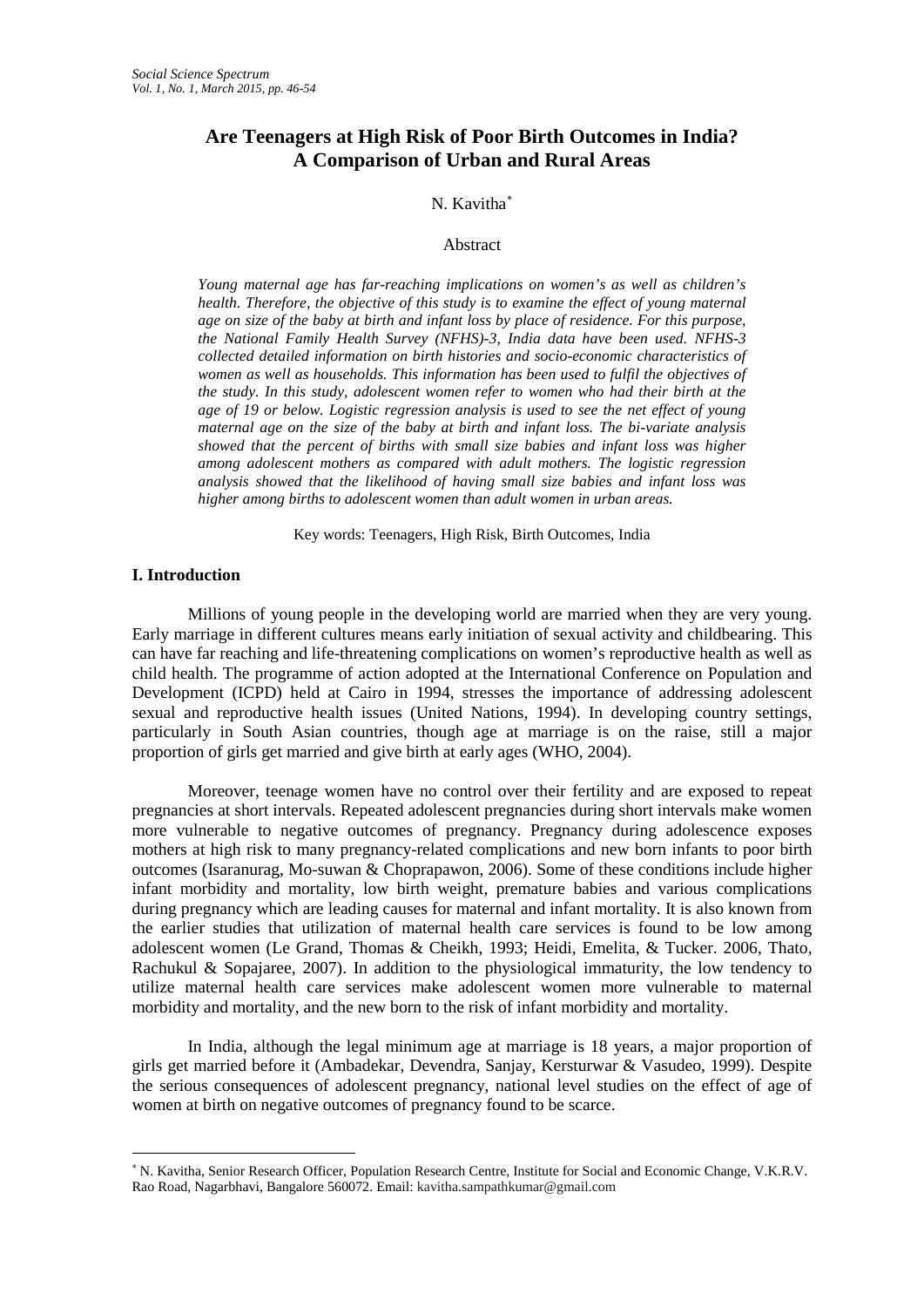Adolescent pregnancy, whether planned or unplanned, is considered as a high risk pregnancy, in terms of physiological, psychological and undesirable social risks (Ladewig, London & Olds, 1994). There are conflicting reports in the literature on maternal and birth outcomes among adolescent pregnancies. Most of the studies in developed and developing countries brought out that young maternal age increased the risk of pre-term delivery, low birth weight, eclampsia, operational vaginal delivery, maternal, and perinatal and infant death (Isaranurag et al., 2006; Thato et al., 2007; Bozkaya, Mocan, Beser & Gumustekin, 1996; Conde-Agudelo, Jose & Christina, 2005; Demir et al., 2000; Chen et al., 2007; Gilbert, Jandial, Field, Bigelow & Danielsen, 2004; Fraser, Brockert & Ward, 1995; Gortzak-Uzan, Hallak, Press, Katz & Shoham-Vardi, 2001; Idwegbe & Udigwe, 2001; Jolly, Sebire, Harris, Robinson & Regan, 2000; Bacci, Manhica, Machungo, Bugalho & Cuttini, 1993; Kumar, Tej, Sriparna, Sulekha & Bhargava, 2007; Nehra & Agarwal, 2004; Adhikari, 2003). Contrary to the above, other investigators concluded that adolescent pregnancies did not affect the outcome of pregnancy and were not high-risk pregnancies (Mahfouz, el-Said, al-Erian & Hamid, 1995). Therefore, the present study makes an attempt to understand what the reality in a country like India is.

It was clear that most of the earlier studies were conducted in African countries like Nigeria and in developed countries like Scotland and the United States. But it is evident that the problem of adolescent pregnancy and its negative outcomes were more prevalent in Asian countries. Few studies conducted in India were based either on hospital records or on small sample size. Earlier studies have shown that most of the studies were based either on hospital or on clinical records which may not represent the population as a whole. The striking fact is that the hospital or clinical records considered only for women who had visited the hospital, but the conditions could be more vulnerable for women who had not visited. It should also be remembered that utilizing the hospital facilities is often influenced by their socio-economic and other background characteristics. Hence, it is obvious that studies based on hospital or clinical records may leave out a section of population which needs necessary attention.

An insight into the earlier studies showed that adolescent marriages and pregnancies were greatly influenced by the socio-economic and other background characteristics. Further, early marriage and early pregnancy are more common among rural residents than urban residents and the health care service delivery system is different in rural and urban areas. Until recently, there was paucity of data on birth outcomes at the national level. To fulfil these research gaps, it is necessary to study the influence of age of women at birth on their birth outcomes controlling for their socioeconomic, demographic and other background characteristics for rural and urban areas separately using a nationally representative sample. The main objective of this study is to examine the effect of age of women at birth on low weight of the baby and infant loss controlling for other factors by their place of residence.

#### **II. Data and methods**

This study used data from the National Family Health Survey (NFHS)-3, India that was carried out in 2005-2006. NFHS is a nationally representative sample that covered 29 states. Information for the present study was used from the women's questionnaire in which women of reproductive age (15-49 years) were asked detailed information on their reproductive history for the births in the last five years as well as on other socio-economic, demographic and other background characteristics.

In the absence of birth weight, a mother's subjective assessment of the size of the baby at birth is a useful proxy for birth weight. It was recorded in the NFHS-3 questionnaire for the births in the five years preceding the survey either from a written record or the mother's recall. Since the birth weight may not be known for many babies, mother's estimate of the baby's size at birth was obtained for all births (IIPS and ORC Macro, 2007). Since only one-third of the births in the five years preceding the survey had information on birth weight, it was decided to use the information on the size of the baby at birth in the present study. Size of the baby (as per mother's subjective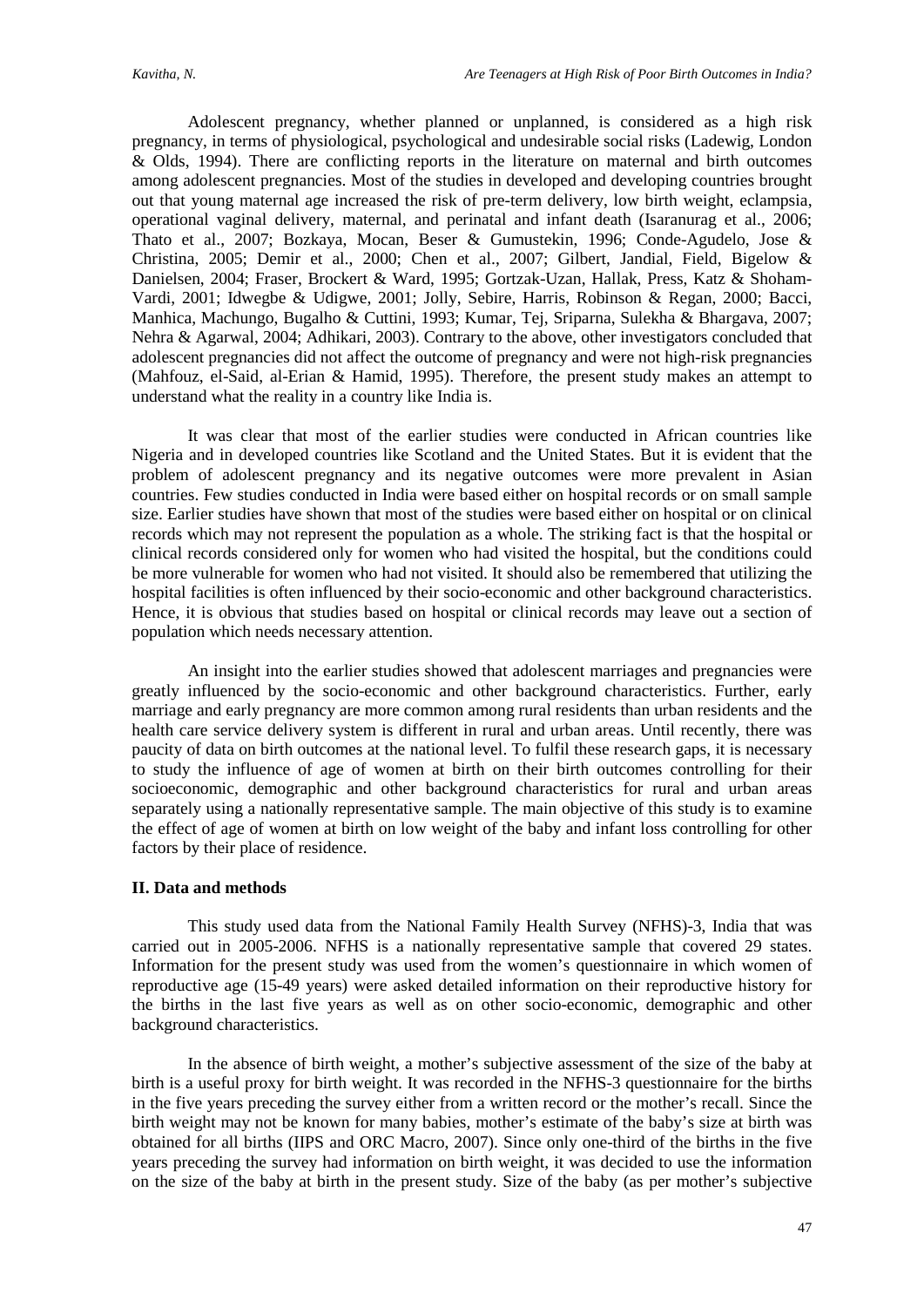assessment), has been collected in NFHS-3 as very large, larger than average, average, smaller than average and very small. In order to study the low birth weight, it has been categorized as 0 if size of the baby is very large, larger than average and average, i.e., normal birth weight and 1 if it is smaller than average and very small i.e., low birth weight. Information was collected whether the baby died during the first year of life. Age of women for this study was defined as whether women gave birth during the ages of 19 years or below (adolescent) or during 20-29age group(adult). Women who gave birth at ages 30 years and above have been removed from the analysis because risk of pregnancy is higher among them and also ages 20-29 years considered to be more fecund. Comparing these high risk pregnancies with teenage pregnancies would not be appropriate.

Other variables included in the analysis were: women's education (illiterates or literates); domestic violence in terms of less severe violence (ever pushed, shook or threw something, ever slapped, ever punched with fist or did something harmful and ever kicked or dragged) and severe violence (ever tried to strangle or burn and ever threatened or attacked with knife or gun); sexual violence (ever physically forced sex when not desired and ever forced other sexual acts when not wanted); work participation of women (non-working and working); birth order (birth order number one, two and three and above); wealth index as a proxy for socio-economic status [Wealth status of the family indicates the overall level of economic status of their own and the family. Wealth Index of households has been calculated in NFHS-3 using information on possession of different types of assets and different household characteristics (IIPS and ORC Macro, 2007). The five categories of wealth index are named as low, very low, medium, high and very high. These categories have been pooled together to form two categories: poor (comprises of very low and low) and non-poor (comprises of medium, high and very high)]; Body Mass Index [information on height and weight of women in the age group of 15-49 years was collected in NFHS-3. The height and weight measurements were used to calculate the BMI. The BMI is defined as weight in kilograms divided by height in meters squared (kg/m<sup>2</sup>). This index excludes women who were pregnant at the time of survey and women who gave birth during the two months preceding the survey. A cut-off point of 18.5 is used to define thinness or acute under-nutrition and a BMI of 25 or above indicates overweight and obesity]; exposure to mass media [respondents' media exposure was measured by asking women about the frequency (almost every day; at least once in a week; less than once in a week; or not at all) with which they watch television or listen to radio. In the present research work, exposure to radio and television are considered. If the respondent was exposed to both television and radio, then she is considered to have high level exposure to mass media, but if the respondent was exposed to either television or radio, then she is considered to have medium level of exposure to mass media and if the respondent was not exposed to either television or radio, then she is considered to have low level of exposure to mass media]; religion (Hindu and others); caste (scheduled caste/tribes, other backward caste and others) and region. Region in India is divided into four categories based on the geographical location. Northern region consists of Jammu & Kashmir, Himachal Pradesh, Punjab, Uttaranchal, Haryana, Delhi, Rajasthan, Chhattisgarh, Madhya Pradesh, and Uttar Pradesh. West Bangal, Jharkhand, Orissa, Bihar Sikkim, Arunachal Pradesh, Nagaland, Manipur, Mizoram, Tripura, Meghalaya and Assam are categorized as eastern region. Western region comprises Gujarat, Maharashtra and Goa. Southern region includes Andhra Pradesh, Karnataka, Kerala and Tamil Nadu. Region of residence of the respondent is also controlled to see the net effect of adolescent pregnancy on the birth outcomes. Adequate antenatal care was defined as percentage of live births in the preceding five years of the survey received antenatal care services recommended by WHO (full care, partial care and no care).

The association of area of residence, birth outcomes and age of the women at birth were examined in the first step. Logistic regression analysis was used to examine the impact of adolescent pregnancy on the size of the baby at birth and infant loss after controlling other socioeconomic, demographic and behavioural characteristics separately for urban and rural areas. Table 1 presents the distribution of size of the baby at birth and infant loss of the adolescent as well as adult women by their place of residence. Table 2 and Table 3 provide the results of logistic regression analyses of influence of age of women at birth on low birth weight and infant loss.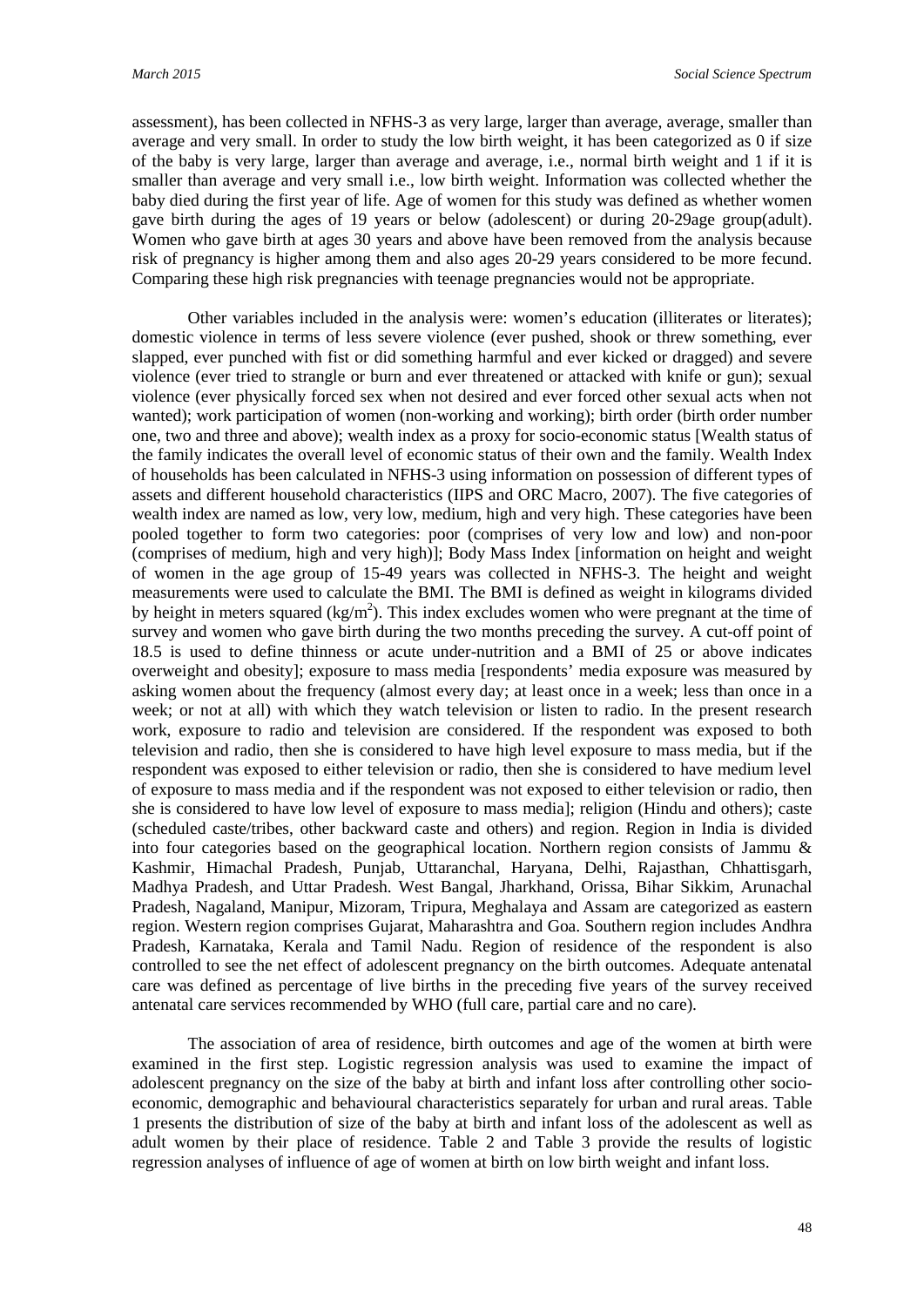For the multivariate analysis, three models were used. Model 1 controls for the variables, women's education, birth order, work participation of women, wealth index, religion, caste, exposure to mass media, body mass index and region of residence. Model 2 controls for all the above variables and also for adequate use of antenatal care. Model 3 controls for all variables in Model 1 and also for the domestic violence experienced by women. The reason for considering different models was that information on antenatal care was collected only for the recent births in the five years preceding the survey, whereas the information on birth weight and infant loss was collected for all births in the five years preceding the survey. In the case of domestic violence, information was collected from only one woman, from all women in the household eligible for the interview. The sample size reduces significantly when introducing the variable on the use of antenatal care in Model 2 and when introducing domestic violence variable in it.

## **III. Results**

Results presented in Table 1 brought out that the percentage of small size babies was higher among adolescent women than adult women in urban areas. However, in rural areas, significant differentials do not exist. Regarding the loss of infant, in both urban and rural areas, the percentage of live births ended their life during the first 12 months found to be higher among adolescent women as compared to adult women.

| Table 1: Percent distribution of small size of the baby and infant loss by place of residence |  |
|-----------------------------------------------------------------------------------------------|--|
| for adolescent and adult women                                                                |  |

|                  |               | <b>Small Size Baby</b> |       |       | <b>Infant Loss</b> |       |       |       |  |  |
|------------------|---------------|------------------------|-------|-------|--------------------|-------|-------|-------|--|--|
| Age of women     | Urban         |                        | Rural |       | Urban              |       | Rural |       |  |  |
|                  | $\frac{0}{0}$ | No.                    | $\%$  | No.   | $\%$               | No.   | $\%$  | No.   |  |  |
| Adolescent women | 25.3          | 1413                   | 22.9  | 6375  | 5.0                | 1448  | 8.7   | 6516  |  |  |
| Adult women      | 18.2          | 12714                  | 217   | 35130 | 4.0                | 12855 | 5.7   | 35618 |  |  |

**Sample Births:** Births to women in the age group of 15-29 years in the preceding five years of the survey

#### **Logistic regression results**

#### *Age of women at birth and low birth weight*

In urban areas, the age of women at the time of birth showed strong influence on size of the baby at birth. The odds of having small size baby were higher among births to adolescent women as compared with births to adult women. However, in rural areas age of women at birth did not show any significant influence on the size of the baby at birth. Other explanatory variables used in the model showed significant influence on the size of the baby at birth. Primary level of education of women did not show any significant impact on having low birth weight infant, whereas secondary level education showed greater negative influence in both urban and rural areas. In both the settings, odds of having small size babies at birth were lower among second and higher order births when compared with first order births. Births to non-poor women, non-Hindu women (only in urban areas) and women who have medium to high body mass index were less likely to have low birth weight as compared with other women. Births to women living in southern region (only in urban areas) and women living in the eastern region (only in rural areas) have lower odds for low birth weight as compared with women in the northern region. In urban areas, use of adequate antenatal care services significantly reduced the risk of low birth weight. Experience of domestic violence by women increased the odds of low birth weight in both the settings.

#### *Age of women at birth and infant loss*

In urban areas, women who had their birth at younger ages  $\ll$  =19) were more likely to have lost their babies during the first year of life than women who had their birth at later ages (20- 29). The statistical significance of age of women at the time of birth on infant loss vanished when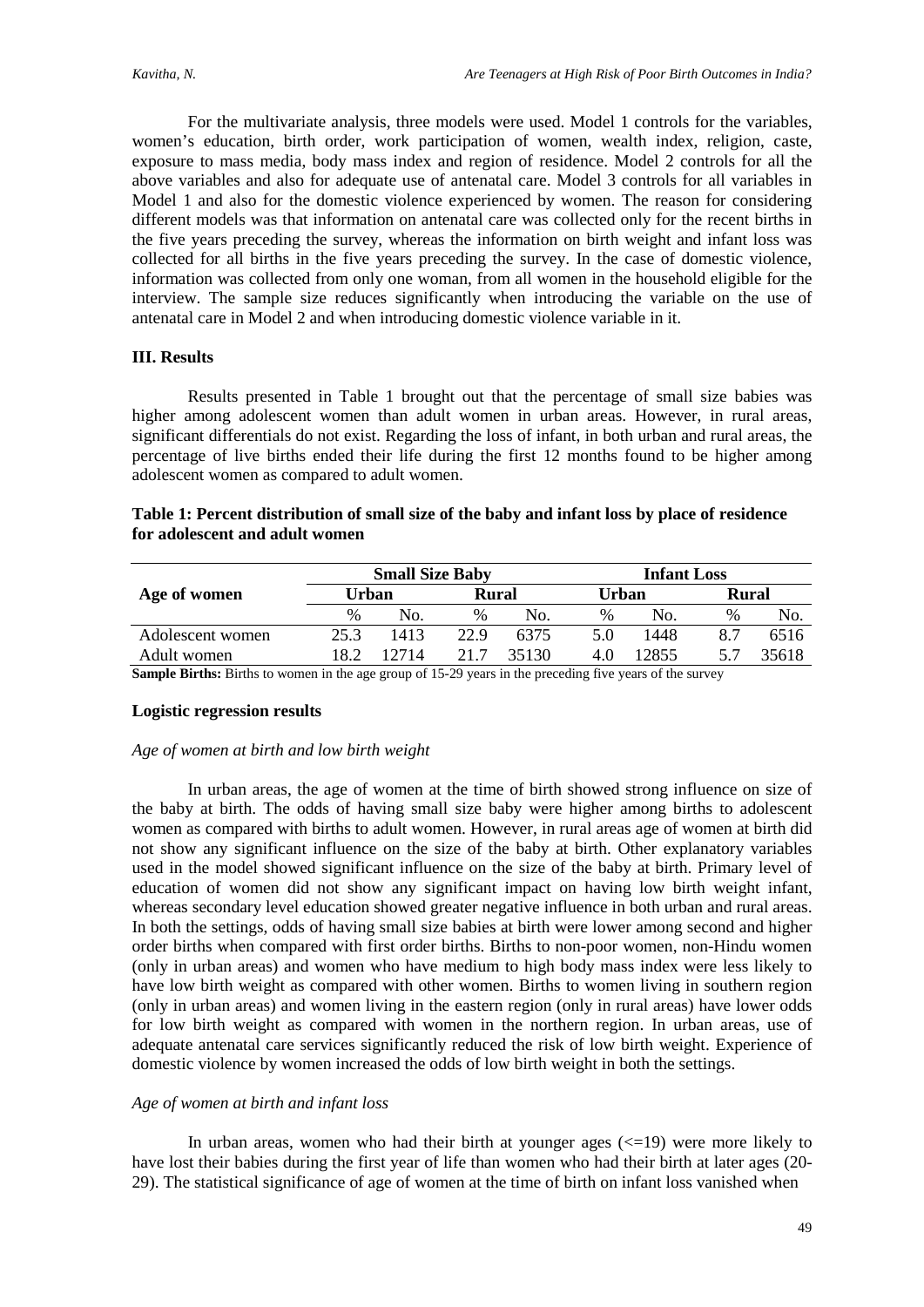| Table 2: Logistic regression results of effect of age of women at the time of birth on low birth weight by place of |  |  |  |  |  |  |  |
|---------------------------------------------------------------------------------------------------------------------|--|--|--|--|--|--|--|
| residence                                                                                                           |  |  |  |  |  |  |  |

|                                    |                        | Urban                  |                       | <b>Rural</b>          |                       |                       |  |  |
|------------------------------------|------------------------|------------------------|-----------------------|-----------------------|-----------------------|-----------------------|--|--|
| <b>Explanatory variables</b>       | Model 1                | Model 2                | Model 3               | Model 1               | Model 2               | Model 3               |  |  |
| Age at birth of women              |                        |                        |                       |                       |                       |                       |  |  |
| Adult $\left(\leq19\right)$ (Ref.) |                        |                        |                       |                       |                       |                       |  |  |
| Young (20 and above)               | $1.26***$              | $1.29***$              | $1.25***$             | 0.99                  | 0.96                  | 0.96                  |  |  |
| <b>Women's education</b>           |                        |                        |                       |                       |                       |                       |  |  |
| Illiterates                        |                        |                        |                       |                       |                       |                       |  |  |
| Primary Education                  | 1.06<br>$0.79***$      | 1.08                   | 1.01                  | 0.94                  | 0.97                  | 0.94                  |  |  |
| Secondary Education                |                        | $0.78^{\ast\ast\ast}$  | $0.81^{\ast\ast\ast}$ | $0.83^{\ast\ast\ast}$ | $0.81^{\ast\ast\ast}$ | $0.85***$             |  |  |
| <b>Birth order</b>                 |                        |                        |                       |                       |                       |                       |  |  |
| $1$ (Ref.)<br>$\overline{2}$       | $0.80***$              | $0.79***$              | $0.78***$             | $0.89^{\ast\ast\ast}$ | $0.85***$             | $0.91*$               |  |  |
| 3 and above                        | $0.73***$              | $0.67***$              | $0.68***$             | $0.85***$             | $0.81***$             | $0.87^{\ast\ast\ast}$ |  |  |
| Work participation of women        |                        |                        |                       |                       |                       |                       |  |  |
| Non-working (Ref.)                 |                        |                        |                       |                       |                       |                       |  |  |
| Working                            | 1.02                   | 0.97                   | 1.03                  | 0.95                  | $0.90^{\ast\ast}$     | 0.95                  |  |  |
| <b>Wealth index</b>                |                        |                        |                       |                       |                       |                       |  |  |
| Poor (Ref.)                        |                        |                        |                       |                       |                       |                       |  |  |
| Non-poor                           | $0.80***$              | 0.88                   | $0.82***$             | $0.84^{\ast\ast\ast}$ | $0.85^{\ast\ast\ast}$ | $0.82***$             |  |  |
| Religion                           |                        |                        |                       |                       |                       |                       |  |  |
| Hindu (Ref.)                       |                        |                        |                       |                       |                       |                       |  |  |
| Others                             | $0.85***$              | 0.88                   | $0.87^{\ast\ast}$     | 1.05                  | 1.07                  | 1.03                  |  |  |
| Caste                              |                        |                        |                       |                       |                       |                       |  |  |
| SC/ST (Ref.)                       |                        |                        |                       |                       |                       |                       |  |  |
| OBC                                | 0.1                    | 0.95                   | 0.99                  | 1.01                  | 0.97                  | 0.99                  |  |  |
| Others                             | 0.99                   | 0.99                   | 0.98                  | 1.08                  | 1.01                  | $1.10*$               |  |  |
| <b>Exposure to mass media</b>      |                        |                        |                       |                       |                       |                       |  |  |
| Low (Ref.)                         |                        |                        |                       |                       |                       |                       |  |  |
| Medium                             | 0.99                   | 0.91                   | 1.03                  | 0.1                   | 0.99                  | 0.99                  |  |  |
| High                               | 1.02                   | 0.95                   | 1.02                  | 1.03                  | 1.01                  | 0.98                  |  |  |
| <b>Body mass index</b>             |                        |                        |                       |                       |                       |                       |  |  |
| Low $(Ref.)$                       |                        |                        |                       |                       |                       |                       |  |  |
| Medium                             | $0.79***$<br>$0.74***$ | $0.76***$<br>$0.67***$ | $0.79***$             | $0.91^{\ast\ast\ast}$ | $0.88^{\ast\ast\ast}$ | $0.92***$             |  |  |
| High                               |                        |                        | $0.78^{\ast\ast\ast}$ | $0.80^{\ast\ast\ast}$ | $0.81*$               | $0.81*$               |  |  |
| <b>Region</b>                      |                        |                        |                       |                       |                       |                       |  |  |
| North (Ref.)<br>East               | 1.05                   | 0.98                   | 1.08                  | $0.94*$               | $0.89***$             | 0.93                  |  |  |
| West                               | 0.91                   | $0.87*$                | 0.91                  | 0.93                  | 0.91                  | 0.99                  |  |  |
| South                              | $0.78^{\ast\ast\ast}$  | $0.75***$              | $0.77***$             | 0.9                   | $0.89*$               | 0.92                  |  |  |
| Utilization of antenatal care      |                        |                        |                       |                       |                       |                       |  |  |
| No (Ref.)                          |                        |                        |                       |                       |                       |                       |  |  |
| Inadequate                         |                        | 0.82                   |                       |                       | 0.99                  |                       |  |  |
| Adequate                           |                        | $0.74***$              |                       |                       | 0.96                  |                       |  |  |
| Less severe violence               |                        |                        |                       |                       |                       |                       |  |  |
| No (Ref.)                          |                        |                        |                       |                       |                       |                       |  |  |
| Yes                                |                        |                        | $1.21***$             |                       |                       | 1.03                  |  |  |
| <b>Severe violence</b>             |                        |                        |                       |                       |                       |                       |  |  |
| No (Ref.)                          |                        |                        |                       |                       |                       |                       |  |  |
| Yes                                |                        |                        | $1.20*$               |                       |                       | $1.24***$             |  |  |
| <b>Sexual violence</b>             |                        |                        |                       |                       |                       |                       |  |  |
| No (Ref.)                          |                        |                        |                       |                       |                       |                       |  |  |
| Yes                                |                        |                        | 0.96                  |                       |                       | $1.13***$             |  |  |
| Constant                           | 0.43                   | 0.61                   | 0.39                  | 0.41                  | 0.5                   | 0.39                  |  |  |
| -2 log likelihood                  | 16083.1                | 11844.63               | 12873.23              | 31766.97              | 22301                 | 24832.52              |  |  |
| Chi-Square Value                   | 244.637                | 238.65                 | 234.547               | 138.657               | 136.15                | 164.473               |  |  |
| Level of Significance              | $\boldsymbol{0}$       | 0                      | 0                     | 0                     | 0                     | 0                     |  |  |
| Number of Women                    | 17329                  | 12917                  | 13862                 | 30104                 | 21914                 | 23637                 |  |  |

Level of significance: \*\*\*  $p<0.001$ , \*\*  $p<0.01$  and \*  $p<0.05$ .

Sample Births: Births to women in the age group of 15-49 years in the preceding five years of the survey and who were in the age group of 15-29 years at the time of birth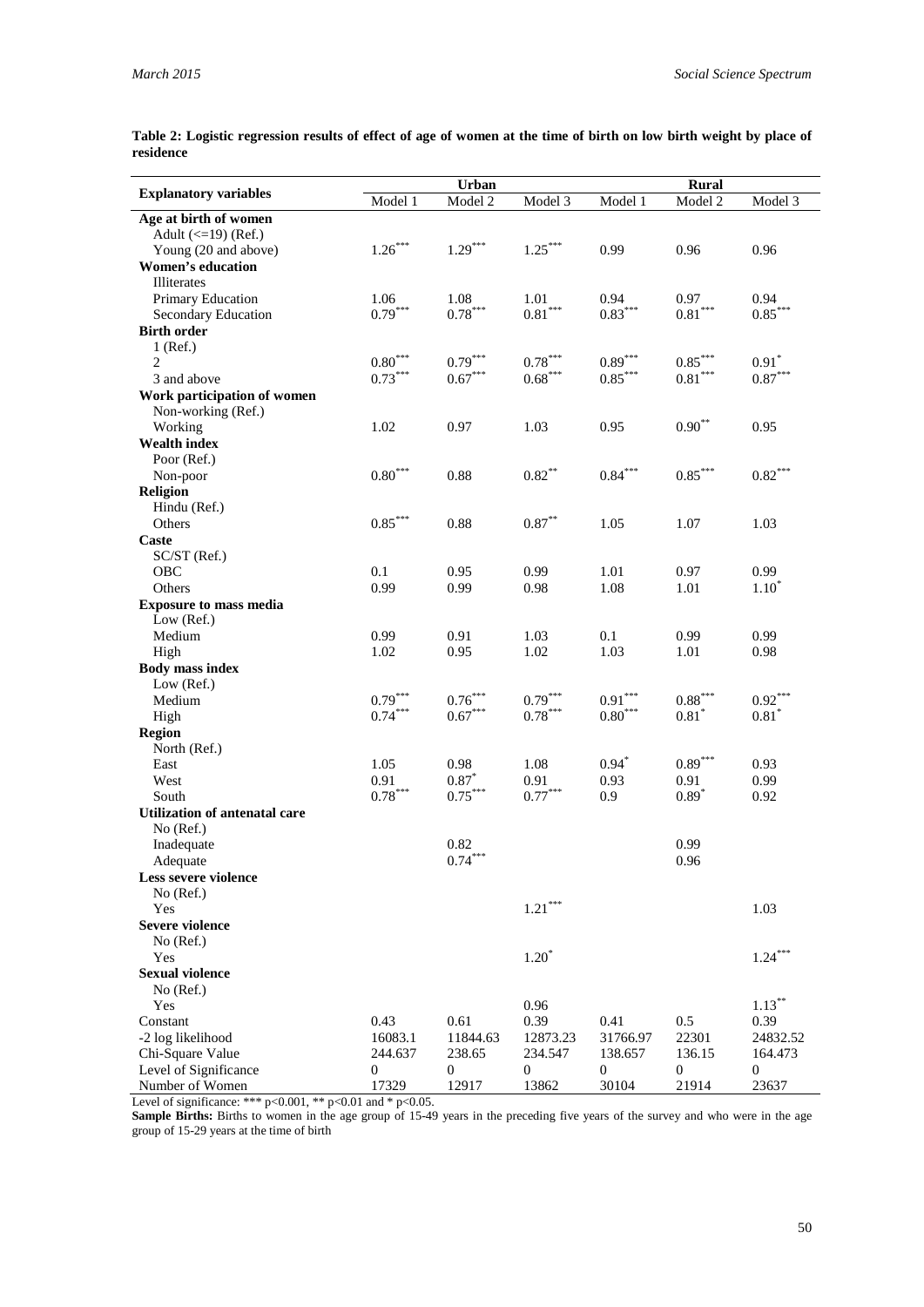| ı esiucilce                        |                  |                       |                     |                       |                       |                       |
|------------------------------------|------------------|-----------------------|---------------------|-----------------------|-----------------------|-----------------------|
| <b>Explanatory variables</b>       | Model 1          | Urban<br>Model 2      | Model 3             | Model 1               | Rural<br>Model 2      | Model 3               |
| Age at birth of women              |                  |                       |                     |                       |                       |                       |
| Adult $\left(\leq19\right)$ (Ref.) |                  |                       |                     |                       |                       |                       |
| Young (20 and above)               | $1.34***$        | 1.26                  | $1.25*$             | $1.13*$               | 1.02                  | 1.1                   |
| <b>Women's education</b>           |                  |                       |                     |                       |                       |                       |
| <b>Illiterates</b>                 |                  |                       |                     |                       |                       |                       |
| Primary Education                  | $\mathbf{1}$     | 1.4                   | 0.95                | 0.87                  | 0.85                  | $0.84*$               |
| Secondary Education                | $0.64***$        | 0.93                  | $0.63***$           | $0.62\sp{***}$        | $0.53***$             | $0.64***$             |
| <b>Birth order</b>                 |                  |                       |                     |                       |                       |                       |
| $1$ (Ref.)                         |                  |                       |                     |                       |                       |                       |
| 2                                  | $0.74***$        | 0.83                  | $0.73***$           | $0.70***$             | $0.70***$             | $0.65***$             |
| 3 and above                        | 0.91             | 1.25                  | 0.92                | $0.70^{\ast\ast\ast}$ | $0.68^{\ast\ast\ast}$ | $0.66***$             |
| Work participation of women        |                  |                       |                     |                       |                       |                       |
| Non-working (Ref.)                 |                  |                       |                     |                       |                       |                       |
| Working                            | $1.26*$          | 1.24                  | $1.23*$             | 1.01                  | 1.14                  | 1.04                  |
| <b>Wealth index</b>                |                  |                       |                     |                       |                       |                       |
| Poor (Ref.)                        |                  |                       |                     |                       |                       |                       |
| Non-poor                           | 0.88             | 0.8                   | 0.96                | $0.75***$             | $0.81*$               | $0.76^{\ast\ast\ast}$ |
| Religion                           |                  |                       |                     |                       |                       |                       |
| Hindu (Ref.)                       |                  |                       |                     |                       |                       |                       |
| Others                             | 0.85             | 0.77                  | 0.79                | 0.91                  | 1.01                  | 0.91                  |
| Caste                              |                  |                       |                     |                       |                       |                       |
| SC/ST (Ref.)<br>OBC                | 0.95             |                       | 1.01                | 0.95                  | 0.99                  | 0.91                  |
| Others                             | 0.9              | 1<br>0.96             | 0.9                 | 0.94                  | 0.92                  | 0.89                  |
| <b>Exposure to mass media</b>      |                  |                       |                     |                       |                       |                       |
| Low (Ref.)                         |                  |                       |                     |                       |                       |                       |
| Medium                             | 0.89             | 0.9                   | 0.99                | 1.02                  | $1.22^*$              | 1.02                  |
| High                               | 0.98             | 0.91                  | 1.1                 | 0.99                  | 0.97                  | 0.94                  |
| <b>Body mass index</b>             |                  |                       |                     |                       |                       |                       |
| Low (Ref.)                         |                  |                       |                     |                       |                       |                       |
| Medium                             | 1.12             | $1.44*$               | 1.14                | 0.95                  | 1.1                   | 0.98                  |
| High                               | 1.25             | $1.68***$             | 1.32                | 1.15                  | $1.69***$             | 1.19                  |
| <b>Region</b>                      |                  |                       |                     |                       |                       |                       |
| North (Ref.)                       |                  |                       |                     |                       |                       |                       |
| East                               | 0.86             | 0.84                  | 0.89                | $0.85***$             | 0.86                  | $0.85*$               |
| West                               | $0.60***$        | $0.60*$               | $0.54***$           | $0.77*$               | 0.92                  | $0.76*$               |
| South                              | $0.64***$        | 0.76                  | $0.58***$           | $0.70***$             | 0.65                  | $0.67***$             |
| Size of the baby                   |                  |                       |                     |                       |                       |                       |
| Smaller than Average               |                  |                       |                     |                       |                       |                       |
| Average                            | $0.46***$        | $0.51***$             | $0.44***$           | $0.63***$             | $0.69***$             | $0.63***$             |
| Larger than Average                | $0.48***$        | $0.51^{\ast\ast\ast}$ | $0.48***$           | $0.66^{***}$          | $0.73^{\ast\ast}$     | $0.66***$             |
| Utilization of antenatal care      |                  |                       |                     |                       |                       |                       |
| No (Ref.)                          |                  | $0.54***$             |                     |                       | $0.77***$             |                       |
| Inadequate                         |                  | $0.42***$             |                     |                       | $0.67***$             |                       |
| Adequate                           |                  |                       |                     |                       |                       |                       |
| <b>Less Severe violence</b>        |                  |                       |                     |                       |                       |                       |
| No (Ref.)<br>Yes                   |                  |                       | $1.24$ <sup>*</sup> |                       |                       | 1.06                  |
| Severe violence                    |                  |                       |                     |                       |                       |                       |
| No (Ref.)                          |                  |                       |                     |                       |                       |                       |
| Yes                                |                  |                       | 1.13                |                       |                       | 1.05                  |
| <b>Sexual violence</b>             |                  |                       |                     |                       |                       |                       |
| No (Ref.)                          |                  |                       |                     |                       |                       |                       |
| Yes                                |                  |                       | 0.75                |                       |                       | 1.11                  |
| Constant                           | 0.13             | 0.09                  | 0.11                | 0.15                  | 0.1                   | 0.16                  |
| -2 log likelihood                  | 55251.2          | 2836.4                | 4490.7              | 12490.3               | 6261.7                | 9754.6                |
| Chi-Square Value                   | 224.311          | 197.17                | 200.426             | 277.609               | 151.803               | 233.958               |
| Level of Significance              | $\boldsymbol{0}$ | 0                     | $\boldsymbol{0}$    | $\boldsymbol{0}$      | $\boldsymbol{0}$      | $\boldsymbol{0}$      |
| Number of Women                    | 18843            | 14001                 | 13862               | 31550                 | 21914                 | 24801                 |

Table 3. Logistic regression results of effect of age of women at the time of birth on infant loss by place of **residence**

Level of significance: \*\*\*  $p<0.001$ , \*\*  $p<0.01$  and \*  $p<0.05$ .

**Sample Births:** Births to women in the age group of 15-49 years in the preceding five years of the survey and who were in the age group of 15-29 years at the time of birth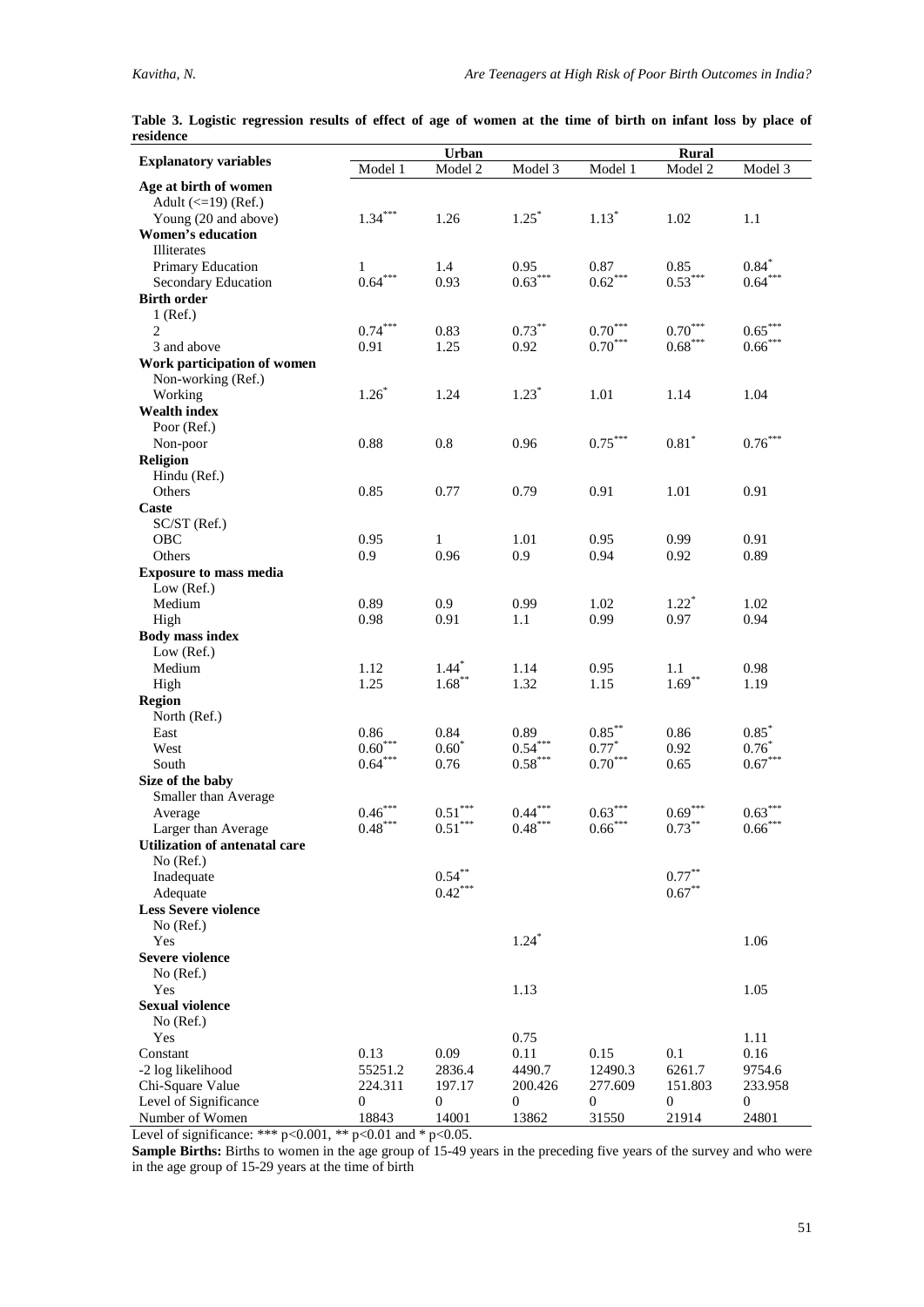the use of antenatal care was introduced in the model. However, model 3 showed moderate level of influence of age of women at the time of birth. In rural areas, the likelihood of having infant loss was higher among younger women than among adult women. There was no statistical significance found in model 2 and model 3.

Among other variables, women's secondary level education played an important role in determining infant loss. Women who educated up to secondary level had lower likelihood of infant loss than illiterate women in both urban and rural areas. In urban areas, second order births and in rural areas, both second and third or higher order births have lower odds of infant loss as compared with first order births. Births to working women were more likely to end up in death during infancy than births to working women in urban areas. Wealth index of the households exhibited negative influence on the incidence of infant loss in rural areas. Size of the baby at birth is found to be a significant predictor of infant loss. Average to larger than average size at birth decrease the likelihood of infant loss irrespective of their place of residence. Births to women who live in eastern (only in rural areas), western and southern regions have lower likelihood of infant loss than births to women who live in the northern region. In both urban and rural areas, use of antenatal care significantly decreased the risk of infant loss. In urban areas, women who experienced less severe violence had lower odds of infant loss as compared to women who had not experienced it. In rural areas, domestic violence did not show any significant influence on infant loss.

## **IV. Discussion**

The large population-based study compared the adverse birth outcomes of adolescent pregnancies of mothers aged 19 or less years with adult pregnancies of mothers aged 20-29 years. The analysis clearly indicated that adolescent mothers are at increased risk of low birth weight and infant loss in urban areas. The socio-demographic factors known to be more prevalent among teenage gravida on the low weight and infant loss were poverty, low educational level, and inadequate prenatal care. Some of the earlier studies believed that the adverse outcomes observed in teenage pregnancies were attributable to socio-demographic factors (Bulkulmz & Deren, 2000). Some studies concluded that teenage mothers were not high risk group if appropriate prenatal care was provided (Mahfouz, el-Said, al-Erian & Hamid, 1995). However, the present study found that after controlling for other socio-economic and demographic factors, increased risk of low birth weight and infant loss were more intrinsic to teenage mothers in urban areas. However, in the case of infant loss, the significant effect of age of women at birth is vanished when the effect of use of prenatal care services is controlled and use of prenatal care services attained statistical significance. This finding implies that teenage pregnancy is not risky in the case of infant loss if prenatal care services are provided. However, in the case of low birth weight, teenage pregnancy has independent effect even after controlling for the use of prenatal care services. This may be due to the fact that teenage mothers who themselves require more nutrients for their own growth, could have to compete with the developing foetus for nutrients which would ultimately lead to adverse birth outcomes such as low birth weight. In order to see the effect of age of women, body mass index of the women was controlled representing an overall female under nutrition. Poor illiterate young girls are getting married early and becoming pregnant before achieving their own growth potential.

The present study implies that teenagers need special attention during pregnancy and childbirth as their requirements may be different from adults. Importance should be given in the health care system for the pregnant teenagers according to their needs and requirements. Efforts should be made to create awareness to teenage women as well as their family members, particularly men and mothers-in-law because most of the time they are the decision-makers for young married women. Not only there should be efforts to improve the socio-demographic background of teenagers to improve the reproductive outcome, but also to decrease the incidence of teenage pregnancy by increasing public awareness, ensuring female education and providing attractive incentives to those who marry at later ages. Though, there are programmes to provide incentives for the girls who get married after 18 years of age, there is a need for comprehensive programme at the national level to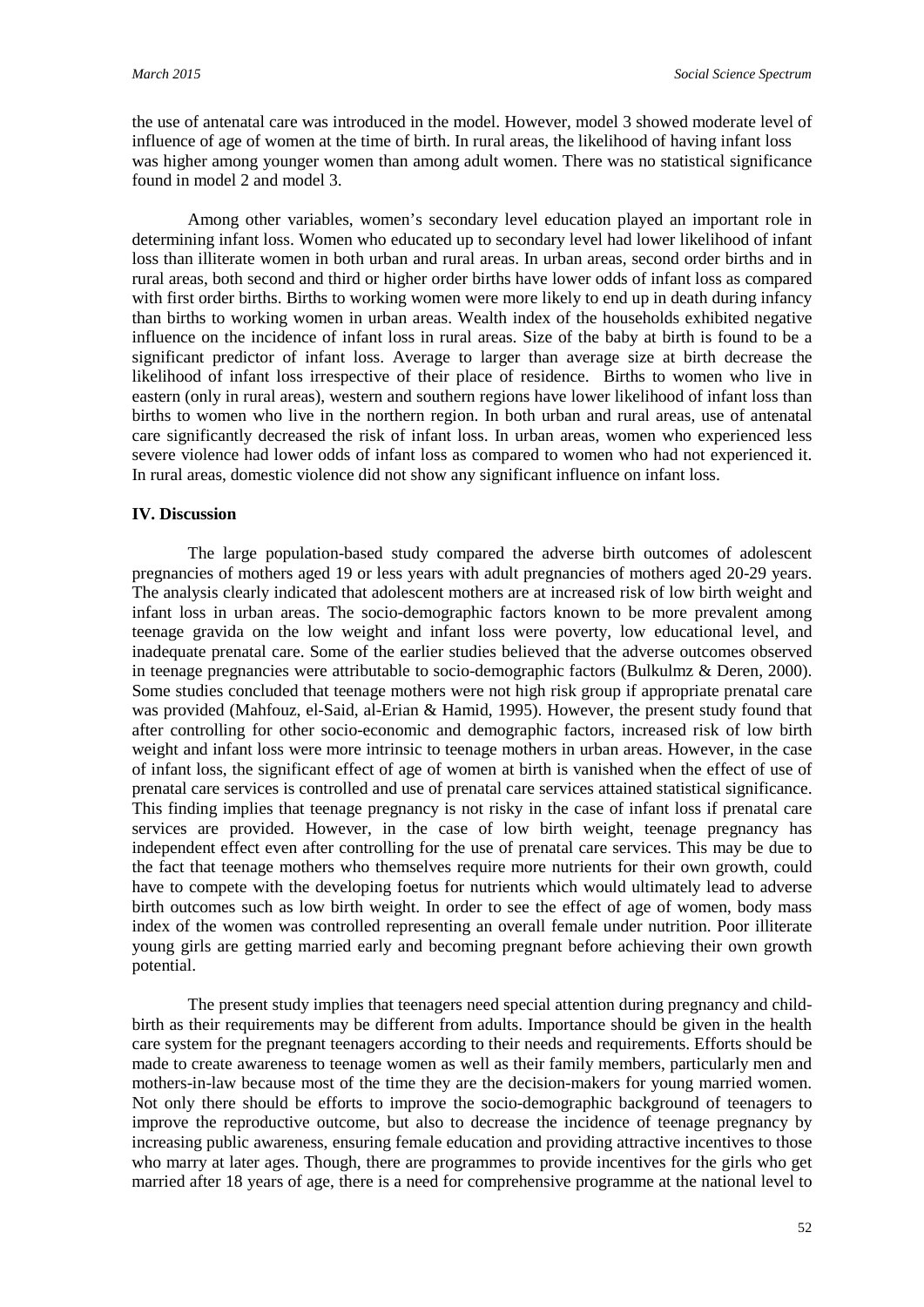promote higher age at marriage. Programmes should be designed to improve economic status as well as the age at marriage. Compulsory education at least up to secondary level may be an alternative to arise the age at marriage. However, it is difficult to increase the literacy level of a large segment of the population during a short period of time. The alternative could be to design and implement health education programmes, mass campaigns and public health awareness programmes about the consequences of early marriage.

*Acknowledgements: The author would like to thank Ministry of Health and Family Welfare, Government of India for the support for this work and the anonymous referees for the useful comments.*

#### **References**

- Adhikari, R. (2003): "Early marriage and childbearing: Risks and Consequences. In S. Bott et al. (eds.), *Towards Adulthood, Exploring the Sexual and Reproductive Health of Adolescents in South Asia*  (Geneva: WHO).
- Ambadekar, N. N., Devendra, W. K., Sanjay, P. Z., Kersturwar, N. B. & Vasudeo, N. D. (1999). Teenage Pregnancy: A record based study. *Indian Journal of Medical Sciences, 53(1),* 14-17.
- Bacci, A., Manhica, G. M., Machungo, F., Bugalho, A., & Cuttini, M. (1993). Outcome of teenage pregnancy in Maputo, Muzambique. *International Journal of Gynecology and Obstetrics, 40(1),*  19-23.
- Bozkaya, H, Mocan, H, Usluca, H, Beser, E. & Gumustekin, D (1996).A retrospective analysis of adolescent pregnancies.*Gynecologic and Obstetric Investigation*, *42*, 146-150.
- Bulkulmez, O. &Deren, O. (2000). Perinatal outcome in adolescent pregnancies: A case-control study from a Turkish university hospital, *European Journal of Obstetrics & Gynecology and Reproductive Biology, 88(2),* 207-12.
- Conde-Agudelo, A., Belizan, J. M. & Lammers, C. (2005). Maternal-perinatal morbidity and mortality associated with adolescent pregnancy in Latin America: Cross-sectional study. *American Journal of Obstetrics and Gynecology*, *192,* 342-349.
- Chen, Xi-Kuan, Shi, W. W., Nathalie, F., Kitaw, D. George, G. R., & Mark, W (2007). Teenage pregnancy and adverse birth outcomes: A large population based retrospective cohort study, *International Journal of Epidemiology*, *36*, 368-373.
- Demir, S. C., et al. (2000). Pregnancy outcomes in young Turkish women. *Journal of Pediatrics and Adolescent Gynecology*, *13,* 177-81.
- Fraser, A. M., Brockert, J. E., Ward, R. H (1995). Association with young maternal age with adverse reproductive outcomes. *New England Journal of Medicine, 332,* 1113-7.
- Gilbert, W., Jandial, D., Field, N., Bigelow, P. & Danielsen. B (2004). Birth Outcomes in Teenage Pregnancies, *Journal of Maternal, Fetal and Neonatal Medicine, 16*:265-70.
- Gortzak-Uzan, L., Hallak, M., Press, F., Katz, M. & Shoham-Vardi, I. (2001). Teenage pregnancy: Risk factor for adverse perinatal outcome, *Journal of Maternal, Fetal and Neonatal Medicine, 10,* 393- 97.
- Heidi, W. R., Emelita, L. W. & Heidi, T. (2006). Adolescents' use of Maternal and Child health Services in Developing Countries, *International Family Planning Perspectives*, *32(1),* 6-16.
- Igwegbe, A.O. & Udigwe, G.O. (2001). Teenage pregnancy: still an obstetric risk. *Journal of Obstetrics and Gynecology, 21(5),* 478-81.
- International Institute for Population Sciences (IIPS) & ORC Macro (2007).*National Family Health Survey (NFHS-3), 2005-06: India: Volume I*. (Mumbai: IIPS).
- Isaranurag, S., Mo-suwan, L. & Choprapawon, C. (2006). Differences in socioeconomic status, service utilization, and pregnancy outcomes between teenage and adult mothers. *Thailand Journal of Medical Association*, *89 (2),*145-51.
- Jolly, M. C., Sebire, N., Harris, J., Robinson, H. S. & Regan, L. (2000). Obstetric risk of pregnancy in women less than 18 years old. *Obstetrics and Gynecology, 96(6),* 962-66.
- Kumar, A., Singh, T., Basu, S., Pandey, S. & Bhargava, V. (2007). Outcome of teenage pregnancy, *Indian Journal of Paediatrics, 74(10),* 927-931.
- Ladewig, P. W., London, M. L. & Olds, M. B. (1994). *Essentials of Maternal-Newborn Nursing*, Redwood City: Addison-Wesley.
- Le Grand, T. K. & Mbacke, C. S. M. (1993).Teenage pregnancy and child health in the urban Sahel. *Studies in Family Planning, 24(3),* 137-149.